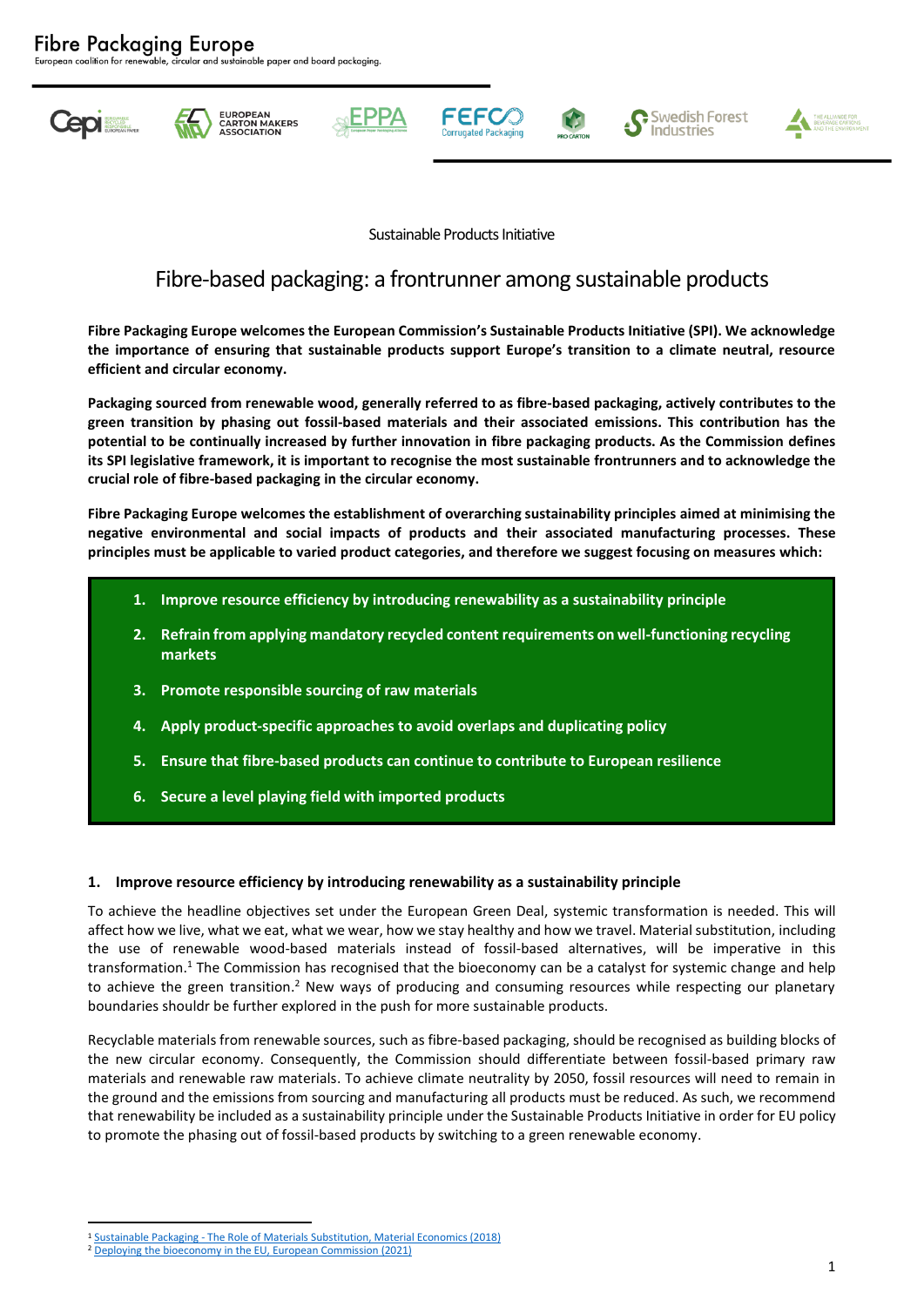## **2. Refrain from applying mandatory recycled content requirements on well-functioning recycling markets**

Preserving the material value of extant products is crucial to achieve increased circularity. In 2020, 56.1 million tonnes of paper and board were collected and recycled in Europe. 49.6 million tonnes of paper for recycling were used to make new paper and board products, and paper packaging has the highest recycling rate among packaging materials, with 82% in the EU.<sup>3</sup> The market for recycled paper and board as a secondary raw material is already well-developed in Europe. For example, corrugated cardboard packaging contains on average 89% recycled content.<sup>4</sup> The existing market demand allows the industry to recycle paper and cardboard and reuse the fibre in industry segments where they are needed.

Fibre-based packaging needs recycled fibres and a continuous flow of fresh fibres into the recycling loop. In this context, we strongly believe that the introduction of an EU-wide mandatory requirement for recycled content in fibre-based packaging would challenge an industry which already leads in recycling, as collected material would be artificially diverted to be used to certain products and regions, leading to secondary material shortages for other products or regions.

An EU-wide mandatory requirement applied on fibre-based packaging would only increase transport-related costs and emissions by shipping waste materials across Europe which otherwise could be fully recycled at their source. Ultimately, mandatory requirements would inevitably constrain the market and reduce consumer choice. Paper and cardboard recycling would be better supported by further developing high-quality separate collection and sorting systems to further increase recycling rates.

## **3. Promote responsible sourcing of raw materials**

To be truly sustainable, products need to be sustainably sourced. EU legislation should therefore promote the use of sustainably sourced raw materials in products, including packaging. Fibre-based packaging originates from sustainably managed forests, guided by EU and national forest regulations, as well as market-based certification systems such as the Forest Stewardship Council (FSC) and the Programme for the Endorsement of Forest Certification (PEFC). Sustainable forest management is multifunctional and continuously strives to find equilibrium between biodiversity preservation, climate protection and economic output.

Thanks to sustainable forest management, Europe can proudly claim that it currently has more forest resources than it did a century ago, with the forest area in Europe growing by 19.3 million hectares over the last 30 years.<sup>5</sup> Total wood harvesting in the EU accounts for less than the annual growth rate of forests, thereby actively increasing the carbon stock of our forests and helping to preserve biodiversity.

## **4. Apply product-specific approaches to avoid overlaps and duplicating policy**

Different products serve different purposes and have different sustainability impacts. It is therefore important to recognise that a one-size-fits-all approach will not be effective in delivering the needed systemic change.

For this reason, further product specific approaches should be addressed by dedicated legislative frameworks, such as the Packaging and Packaging Waste Directive (PPWD) for packaging. Care should be taken to avoid overlaps with duplicative legislation.

By incorporating the SPI in a PPWD revision, we believe legislation can be clear, predictable and as easy to administer as possible. This would also secure long-term predictability, which is needed by industry to meet new requirements, make investments and drive new innovations.

## **5. Ensure that fibre-based products can continue to contribute to European resilience**

To minimise future external disruptions, secure global competitiveness and protect our prosperity, the EU must become economically, socially and environmentally resilient. The business community will be an important partner to achieve this.

Fibre-based packaging supports European resilience in several ways. It is sourced mainly from European forests and is recycled within Europe. It is produced across all parts of the continent, creating jobs and tax revenue, and it is sold to a large extent to European consumers.

<sup>&</sup>lt;sup>3</sup> [Recycling rate of packaging waste by type of packaging, EU27, Eurostat \(2019\)](https://ec.europa.eu/eurostat/databrowser/view/ENV_WASPACR__custom_1717115/bookmark/table?lang=en&bookmarkId=d73804e4-e7d8-464d-9d5d-c9f1019d3fcf)

<sup>4</sup> [European Database for Corrugated Board Life Cycle Studies, FEFCO \(2018\)](https://www.fefco.org/2018-european-database-corrugated-board-life-cycle-studies-revised)

<sup>5</sup> [The State of Europe's Forests, Forest Europe \(2020\)](https://foresteurope.org/wp-content/uploads/2016/08/SoEF_2020.pdf)